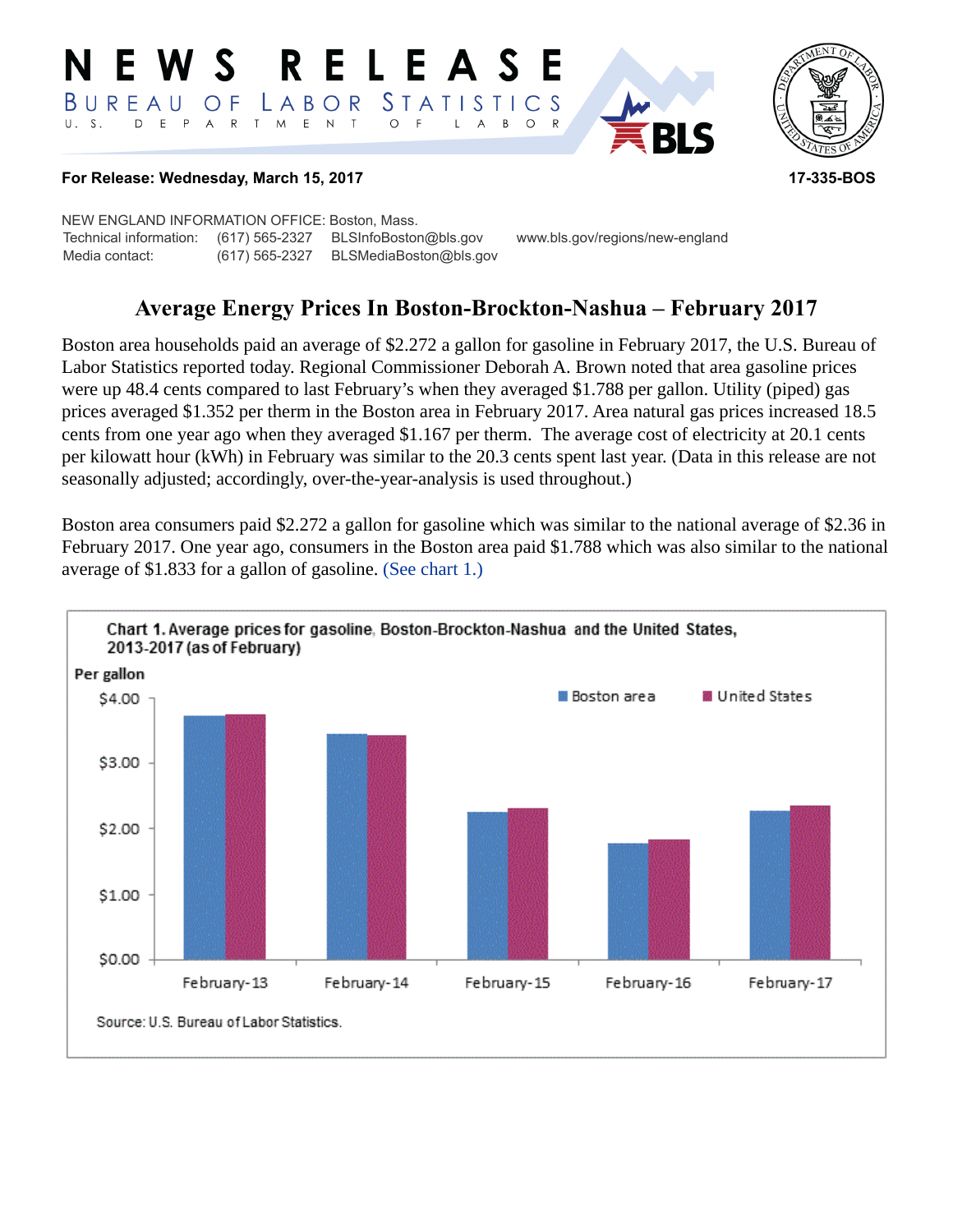The 20.1 cents per kWh Boston households paid for electricity in February 2017 was 48.9 percent more than the nationwide average of 13.5 cents per kWh. Last February, electricity costs were 51.5 percent higher in Boston compared to the nation. In each of the last five years, the price of electricity in Boston has exceeded that for the nation in the month of February, by 14.7 percent or more. [\(See chart 2.\)](#page-1-0)

<span id="page-1-0"></span>

Prices paid by Boston area consumers for utility (piped) gas, commonly referred to as natural gas, were \$1.352 per therm, 34.8 percent higher than the national average in February 2017 (\$1.003 per therm). In February of 2016 local prices were \$1.167 per therm or 30.4 percent higher than those of the nation (\$0.895). In each of the last five years, the price of utility (piped) gas in Boston has exceeded that for the nation in the month of February, by 25.9 percent or more. (See chart 3.)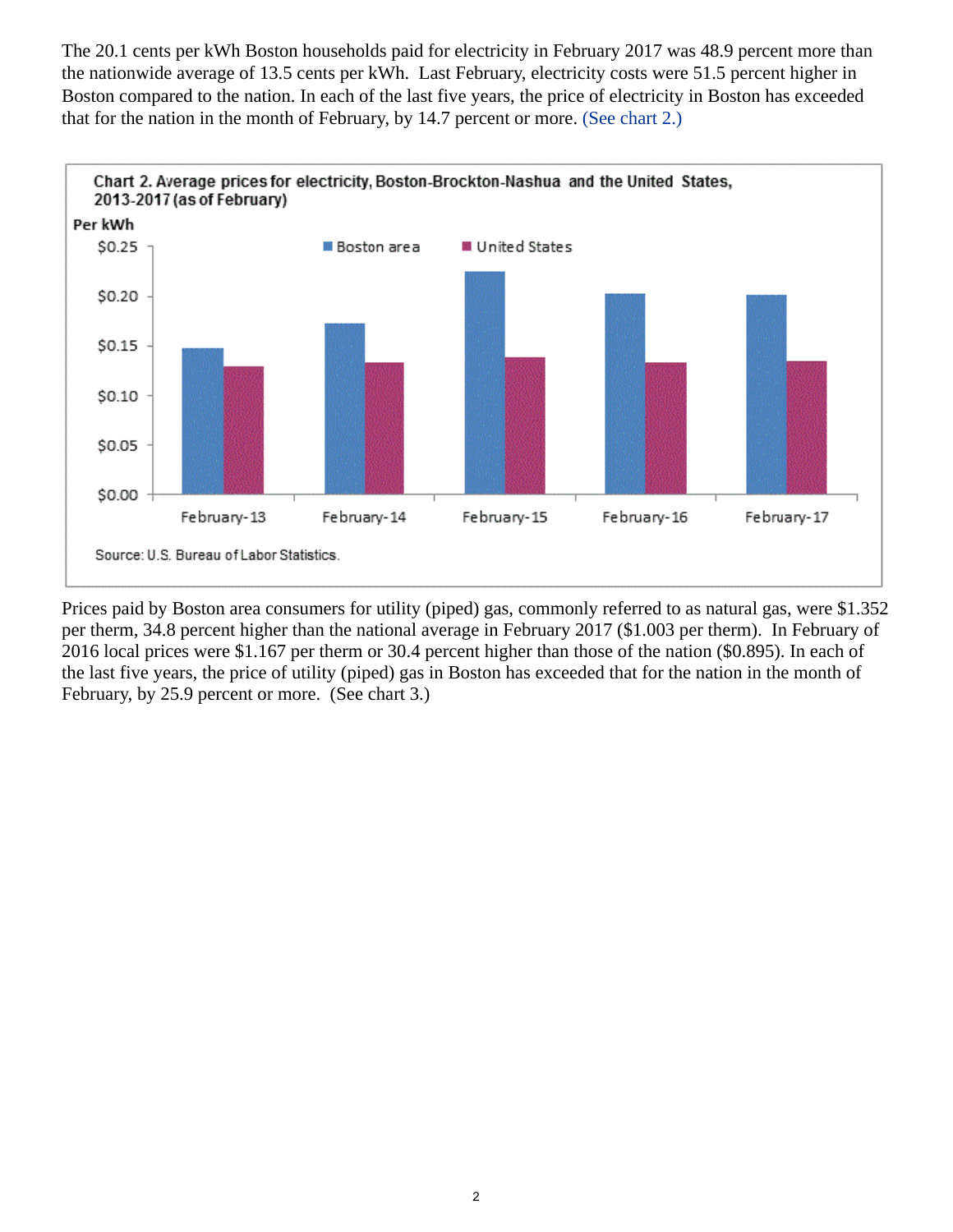

The Boston-Brockton-Nashua, Mass.-N.H.-Maine-Conn. consolidated area consists of Essex, Middlesex, Norfolk, Plymouth, Suffolk, Bristol, Hampden, and Worcester Counties in Massachusetts; Hillsborough, Merrimack, Rockingham, and Strafford Counties in New Hampshire; York County in Maine; and Windham County in Connecticut.

## **Technical Note**

Average prices are estimated from Consumer Price Index (CPI) data for selected commodity series to support the research and analytic needs of CPI data users. Average prices for electricity, utility (piped) gas, and gasoline are published monthly for the U.S. city average, the 4 regions, the 3 population size classes, 10 region/size-class cross-classifications, and the 14 largest local index areas. For electricity, average prices per kilowatt-hour (kWh) are published. For utility (piped) gas, average prices per therm are published. For gasoline, the average price per gallon is published. Average prices for commonly available grades of gasoline are published as well as the average price across all grades.

All eligible prices are converted to a price per normalized quantity. These prices are then used to estimate a price for a defined fixed quantity. The average price per kilowatt-hour represents the total bill divided by the kilowatt-hour usage. The total bill is the sum of all items applicable to all consumers appearing on an electricity bill including, but not limited to, variable rates per kWh, fixed costs, taxes, surcharges, and credits. This calculation also applies to the average price per therm for utility (piped) gas.

Information in this release will be made available to sensory impaired individuals upon request. Voice phone: 202-691-5200; Federal Relay Service: 1-800-877-8339.